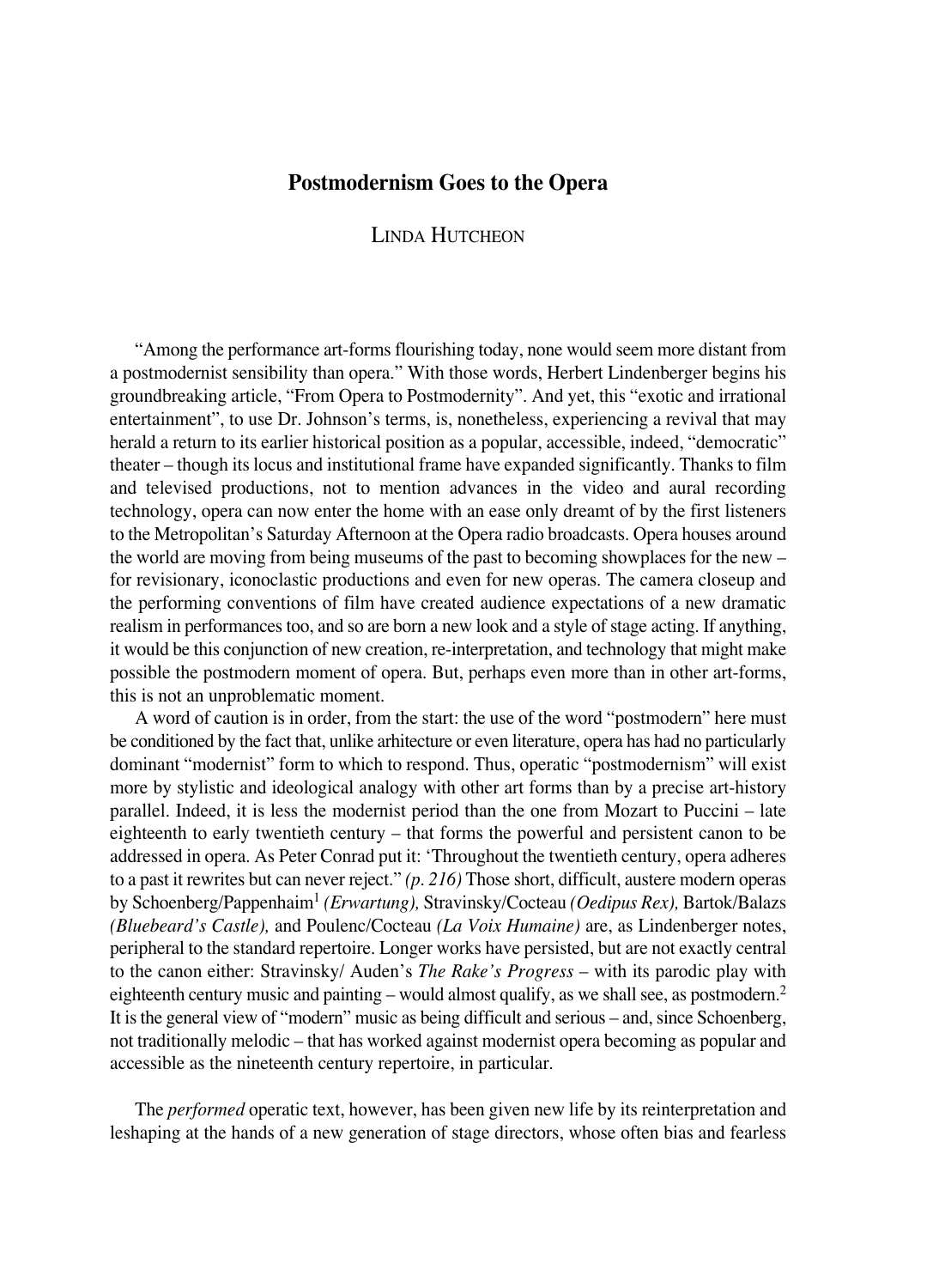historicizing and politicizing manoeuvres have been interpreted as "efforts to save opera by minimalizing, pauperizing or sullying it – by a variety of desecrations" *(Conrad, p. 278).* Peter Sellars's much publicized (and televised) parodic resetting of Mozart's three Da Ponte operas *(Don Giovanni, Cosi fan tutte* and *Le Nozze di Figaro),* with all their class politics, brought a new audience to opera in the contemporary multiracial United States, even as it perhaps alienated another. In other words, what has become a directorial commonplace in the last decades for Shakespearian productions, for example, has been seen as radical and iconoclastic in operatic circles: Sellars's work has been called "a powerful assault on performance tradition" *(MacDonald, p. 707).* Former East German director Harry Kupfer updated duck's eighteenth-century *Orfeo ed Euridice* to the present day, and when his Orfeo has to sing his "classic" operatic parts, he dons a tuxedo jacket over his jeans and sweatshirt and sings with a libretto in hand. Kupfer's penchant for reflexive productions means that he will have Handel appear in his own opera, *Ciustino*, as a composer-ex-machina, with the singers performing, in the final scene, with parodic marionnettes of their characters. In this way, what, to an audience today, might look like the artifice of a puppet-show plot is here laid bare for what it is (precisely that). Through serf-consciousness, Kupfer "recodes" the opera – and its possible appeal for us today. In his "green" version of *Der Ring des Nibelungs* at Bayreuth (1988°92), he used this reflexive "recording" technique to bring out those aspects of the libretti of Wagner's cycle of music dramas that might make them meaningful to current audiences, with their worries about the ecology and nuclear arms proliferation. It is not that Wagner's opera transcends time to speak to us today, as might be argued within a humanist tradition; such productions simply acknowledge the postmodern realization that any meaning we give to them today is necessarily historicized through our current frames of reference. In their paradoxically critical yet implicated way, these postmodern productions allow the canon – Wagner, Mozart, Verdi – to persist, but give it a new and different significance.

Reflexivity, parody, and the kind of re-historicizing of meaning are the field-markings of the postmodern in operatic production. Here, as in other postmodernist art-forms, "style itself [is emphasized] as a way of coming to terms with the traditions of the past as well as the discursive and ideological conflicts in the present" *(Collins, pp. 138-9)*: Hans-Jürgen Sybernerg's 1984 film of Wagner's *Parsifal* illustrates the contention that this, like all of Wagner's work, cannot be viewed – after the Nazi use and abuse of it –as other than "the assemblage of all its past and present incarnations and appropriations" *(Collins, p. 140).* Less contentiously, when Ingmar Bergman filmed Mozart's *Die Zauberflote* in 1974 on Drottningholm Castle's courtly, eighteenth-century stage, his reflexive camera went backstage – to show the artifice and to reveal the everyday reality of the performers – before turning its attention to the audience, cataloguing its various responses. Still other film makers have used opera as a kind of "play within the play" to postmodern, parodic ends: Suzanne Osten's *The Mozart Brothers* is a film about a fictional Swedish opera company's attempt to put on an iconoclastic (postmodern) version of Mozart's *Don Giovanni,* an attempt that itself reflexively and ingeniously enacts the plot of the opera.

To this familiar parodic/reflexive/re-historicizing mixture, Lindenberger has added other characteristics that a postmodern *opera* (rather than *production)* might manifest: first, an urge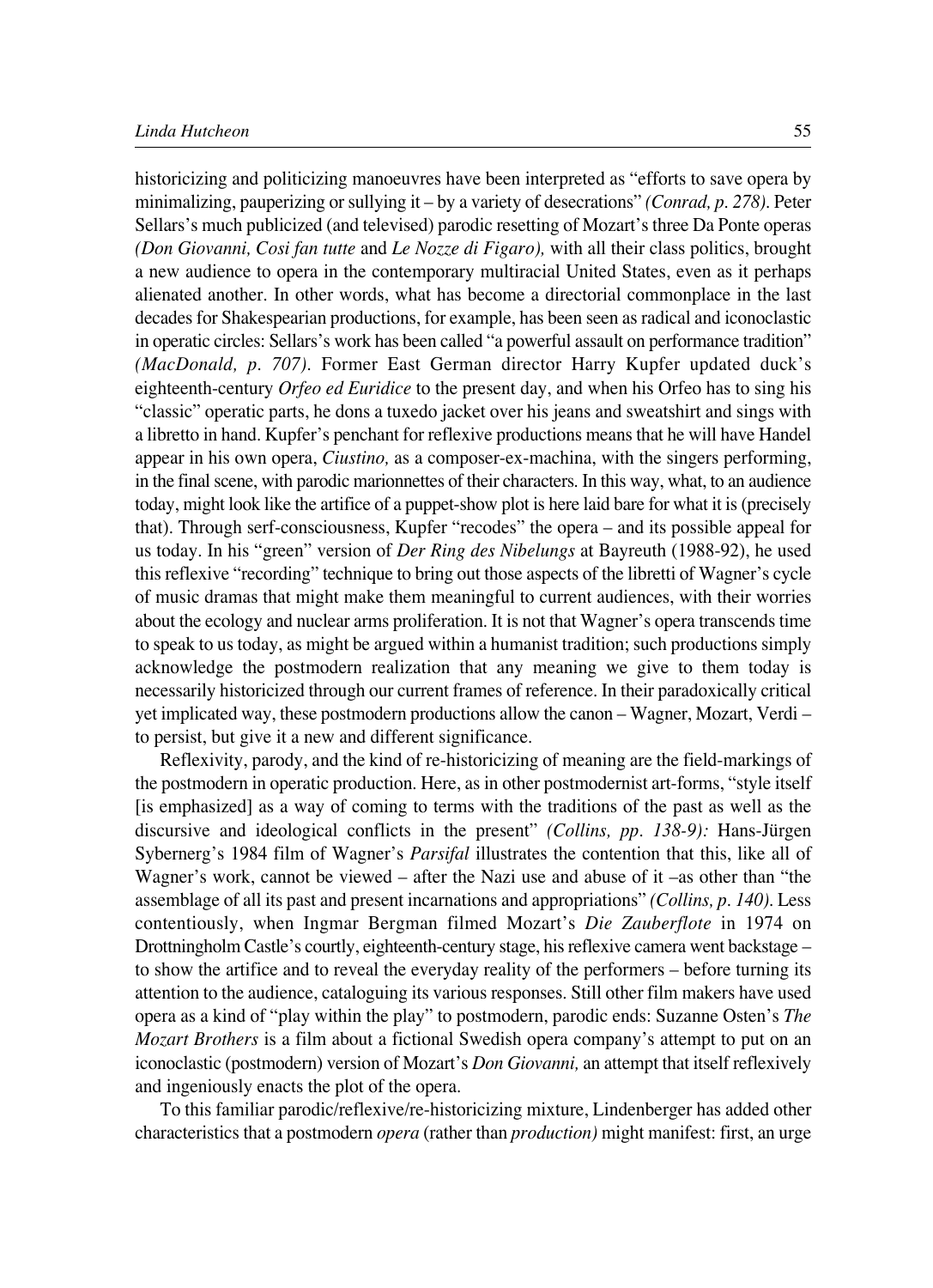to test the boundaries between opera's traditional "high" art status and popular culture *(p. 41) –* as can be seen in his example, John Adams / Alice Goodman's *Nixon in China* (1987), with its recent and familiar historical subject and its Amoni's big band inspired music, or perhaps in Michael Nyman's *The Man who Mistook his Wife for a Hat* (1986), whose music's "unexpected metrical shifts and harmonic angularities" have been said to suggest "a curious conjunction between Stravinsky and rock-and-roll" *(Morreau, p. 683)*. Another typical postmodern characteristic, for Lindenberger, would be a desire to rupture the union of word and music which defines the genre *(p. 41),* as in Philip Glass's *Einstein on the Beach* (1976) where the text– made up of bits of newsclips, songs, adds chichés – is not made relevant to either the music or any narrative line. Example of another order might well be *Eight Songs for a Mad King* (1969) or *Miss Donnithorne's Maggot* (1974), two pieces by Peter Maxwell Davies/Randolph Stow written for "extended voice", in which all parts of the human sound spectrum interact with parodic echoings of earlier, more "normal" music and do so in the context of the libretto's exploration of what the "normal" consider "mad".

Lindenberger also believes that postmodern opera would have to attempt to provoke audiences out of either identification or passivity *(p. 41).* But to provoke an audience without losing it is no mean trick, given the economics of "grand" opera, at least, that work against the taking of too large risks. Once again, in opera, as in other art forms, postmodernism's parodic play with, or even critique of, conventions, traditions, styles must remain in a sense complicitous: its radicality is always going to be constrained by its desire to "speak to" an audience with expectations formed by the operatic tradition. This, of course, is where parody comes in handy, as we shall see shortly. More radical – and less immediately accessible – avant°garde works like John Cage's *Europeras* (1987, 1991, 1992), Luciano Berio/ltalio Calvino's *La Vera Storia* (1982), or Robert Wilson's *The CIVIL Wars* (1984) have been called postmodern by some *(Birringer, p. 175),* but seem to me much more a continuation of that "difficult" modernist tradition that goes one step beyond Schoenberg and Berg into multi-media, non-narrative, non-mimetic explorations of both the institutions of music/opera and the "architecturalization" of the performing body. While there are obvious analogies here to what could be called the postmodern, as there are in those moves towards ritualization in works like R. Murray Schafer's *The Alchemical Theatre of Hermes Trismegistos* (1992), or Karlheinz Stockhausen's *Donnerstag aus Licht* (1981), the question of relative accessibility – or of complicity, to use the more negatively coded term – remains for me what distinguishes the modern from the postmodern in opera, an art-form that has persisted in its appeal as *staged* sung drama, despite the escalating costs of production that might have been expected to kill it off by now: in order to hire a conductor, a director, an orchestra, a chorus, soloists, a stage crew, designers and producers of sets and costumes, lighting technicians, and many others, you have to be sure people will actually attend your live performances. (The filming of some staged operas would change the economics somewhat today, but not entirely and not for most companies.)

To be parodic and reflexive *in opera* is not, contrary to expectation, perhaps, to be inaccessible, and the reason is that opera has been, from the start, "drama *about* music, not just accompanied by it" *(Conrad, p. 13).* From Monteverdi/Striggio's *Orfeo* (1607) through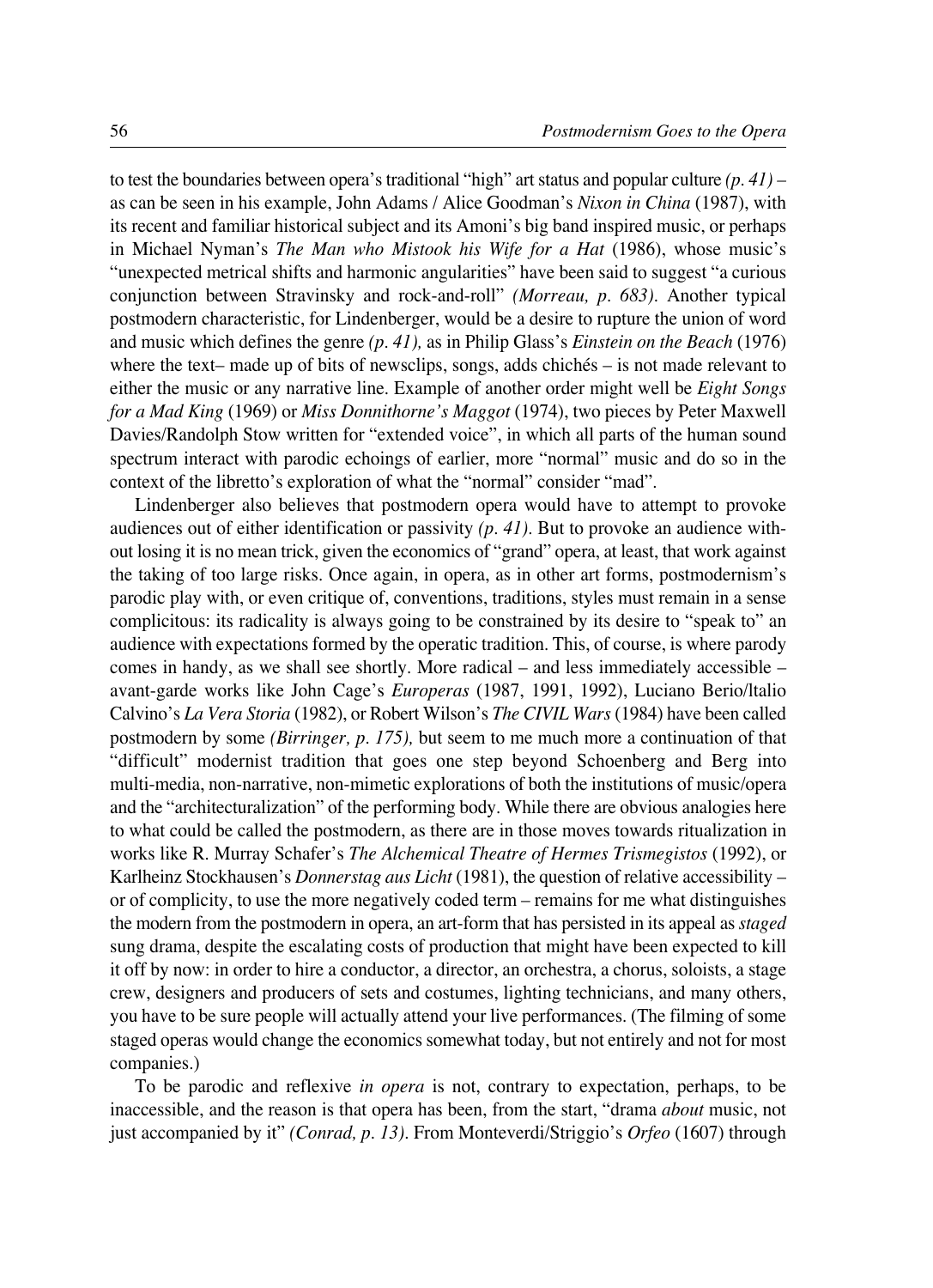Wagner's *Die Meistersinger von Nurnberg* (1868) to, as we shall see shortly, Corigliano/Hoffman's *The Ghosts of Versailles* (1991), some version of the artist/singer/musician /composer figure has been at the center of many an operatic narrative. With realistic or "veristic" opera, in the late nineteenth century, came what has been referred to as opera's need to justify itself by choosing artists as protagonists, for only they would be "at home in the shoddy artificiality of that theater" *(Conrad, p. 194):* Floria Tosca is an opera singer because "only a temperamental soprano can in all conscience be permitted to behave operatically" *(Conrad, p. 8).* Out of the political and aesthetic crises of early twentieth-century Germany came a kind of historical allegorical form of artist-opera that could be called, by analogy, the *Kiinstleroper:* Hans Pfitzner's *Palestrina* (1971), Paul Hin°demith's *Mathis derMaler* (1938) and, a little later, Schoenberg's *Moses und Aron* (1957) (see Bokina).

The meta-musical is to some the very essence of opera *(Cone, p. 125)*. But within opera narratives, characters frequently sing "realistic" song – toasts *(brindisi),* love serenades – as if "they do not *hear* the music that is the ambient fluid of their music-drowned world" *(Abbate, p. 119).* Opera's rather bizarre illusion is that the characters are unaware that they are singing, that the music emanates from some non-stage source and communicates to the audience alone. But against this illusion operates an equally strong urge to reflexivity – from the romantic artist-figure like Wagner's *Tannhauser* (1845; 1861) to the opera-within-an-opera of Leoncavallo's *Pagliacci* (1892) or Strauss/Hoffmansthal's *Ariadne auf Naxos* (1916), and on through Ravel/Colette's parodic romp through the history of opera in the playful animation (and vocalization) of the objects in a child's room and garden in *L'Enfant et les sortileges* (1925).

More complex versions of operatic reflexivity can be seen in Strauss/Krauss's 1942 *Capriccio: Konversationsstikk fur Musik,* an opera about the theory of operatic form that responds to Mozart/Stephanie's 1786 *Der Schauspieldirektor: Komodie mit Musik* by replacing his competitive sopranos with a composer and poet who compete for the same woman's love by debating the relative importance to opera of music and words. Possible subjects for operas discussed include those of Strauss's own earlier operas, duly cited, to parodic ends, by the orchestra. At the other end of the scale – of moon and impact – is the reflexive structure of Berg's *Lulu*: the palindromic form of the music (with the second half inverting the first) is echoed in the silent film interlude called for by the libretto to show the story of Lulu's arrest trial and imprisonment in the first half, which then reverses itself to show her switch in prison with the Countess Geschwitz and her subsequent escape. The Prologue also frames the opera in the reflexive trope of a circus: the Animal Trainer invites us to view his menagerie of beasts – the wild ones, not the domesticated ones in the opera house audience. Lulu herself is a dancer; Aiwa, a composer – who wonders at one point whether people would believe any opera he wrote about the absurd life of Lulu.<sup>3</sup> Musically, Berg parodies formal conventions  $-$  arias, recitatives – but in such a way that he can invoke their traditional power while still contesting their possible reification through ironic recontextualizing: for instance, Isolde's heterosexual love for Tristan in Wagner's *Liebestod* here becomes Countess Geschwitz's dying devotion to Lulu.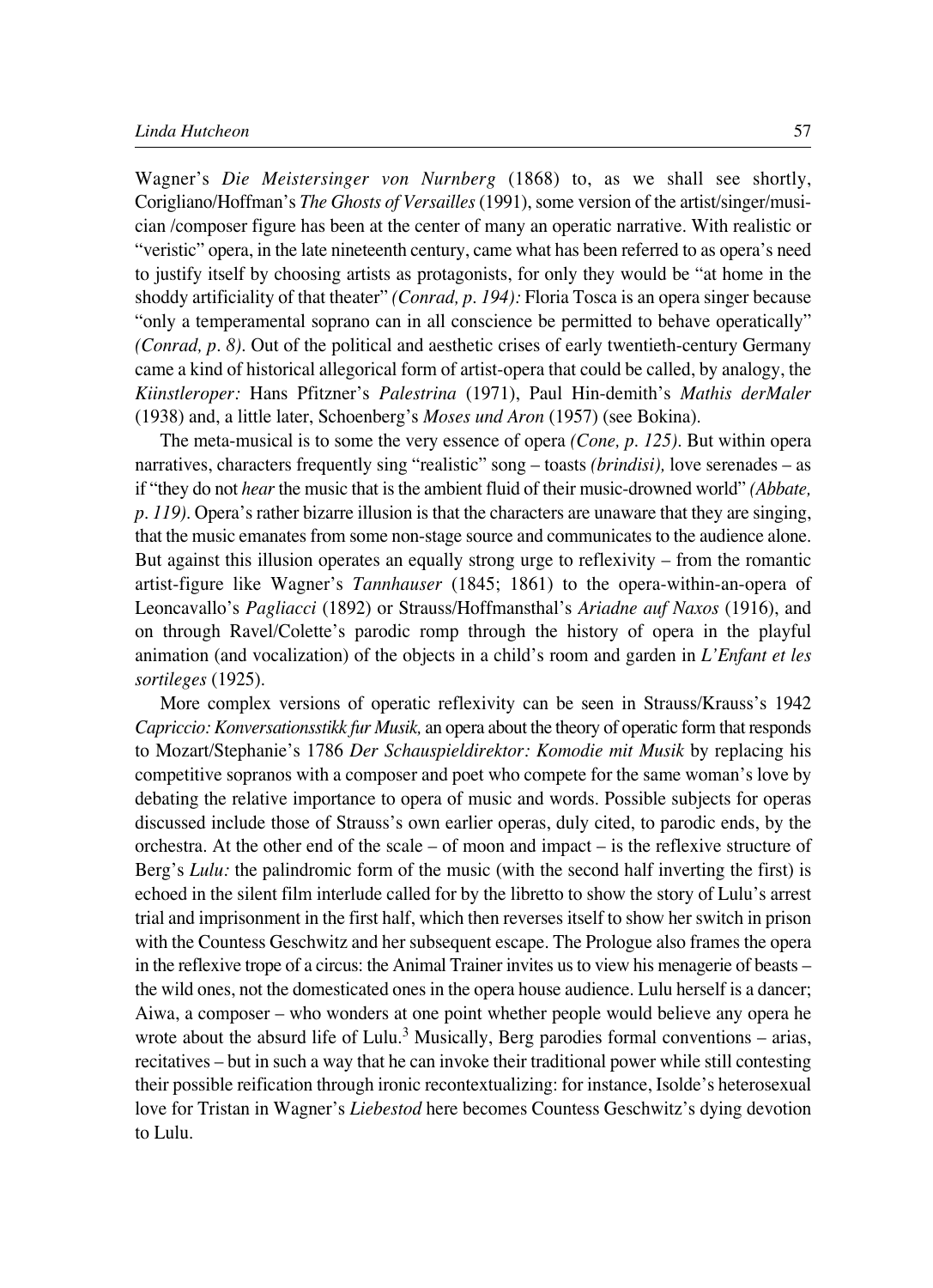It would be no exaggeration, then, to say that opera has been reflexive from the very start. Likewise parodies (as ironic reworkings more than ridicule) have accompanied popular operas for centuries.4 The writing of parodic operas in and for themselves (rather in tandem with a specific parodied opera) does seem to have increased in frequency over the years to the point that it has been said that "opera in the twentieth century is preoccupied with its history, wondering if it's an art whose time has run out". *(Conrad, p. 226)* That negative evaluation from a critic, however, needs countering with the experience of a composer. John Adams', whose music resonates citations of, and references to, the work of others, has put forward a more positive view: "My attitude towards creation is one of incorporating in my compositions everything I've learned and experienced of the past. I've never received any powerful creative energy from the idea of turning my back on the past." His analogy for what he does is the work of postmodern architect Philip Johnson: both worked to the limits of modernism and then tried to develop "a new language that resonates with the past".

From the point of view of the audience, then, the use of parodic references by postmodern architecture or music can work to counter the austerity of modernism's formalism and aesthetic autonomy and, therefore, can actually increase accessibility. This might be especially true in opera, where parody has become almost a convention. As Peter Rabinowitz has noted, "[b]orrowing itself, of course, is hardly new: one need only recall the plagiarism and self-plagiarism of the baroque or the operatic pot-pourris of the Romantic virtuosi. But not until this century has the listener's *awareness* of the interplay between 'new' and 'borrowed' material become a significant determinant of aesthetic effect in large numbers of musical compositions" *(p. 193).* It is the fact that we are hearing borrowed music in a new context – as well as watching a borrowed (or parodied) narrative – that gives initial meaning to a new opera like *The Ghosts of Versailles,* based in part as it is on the third "Figaro" play by Beaumarchais, *L'Autre Tartuffe ou La Mere coupable.* The first two had wielded Rossini /Sterbini's // *Barbiere di Siviglia* (1816) and Mozart/Da Ponte's *Le Nozze di Figaro* (1786), and John Corigliano's music, as well as William M. Hoffman's libretto, pay due homage to both – and thus draw on their audience's potential knowledge of these two familiar operas of the canonical repertoire.

A review of the premier of *The Ghosts of Versailles* (1991) at the Metropolitan Opera in New York claimed that this new work restored the fun and excitement of the past to opera and did so "partly by stripping away the barnacles of accrued tradition, partly by making a big joke of them" *(Feingold, p. 89).* On the contrary, I would argue that it relied on the audience's knowledge of that tradition, ironizing it only somewhat but mostly drawing on its continuing power and on the audience's remembered pleasure in a way parallel to postmodern architecture's parodic recalling of the classical tradition or postmodern fiction's playing with realist as well as modernist narrative conventions. The same review went on to assert that the composer and librettist had invented "something new and distinctively American: a huge melting°pot melange of styles, events, and ideas that suggests a vaudeville show or a *Ziegfield Follies* as often as it does a traditional operatic drama or comedy" *(Feingold, p. 89).* But what is even more clear than the Americanness of this opera is its postmodern-ness: its parodic, reflexive re°historicizing of the traditions and conventions of opera. Called *A Grand Opera*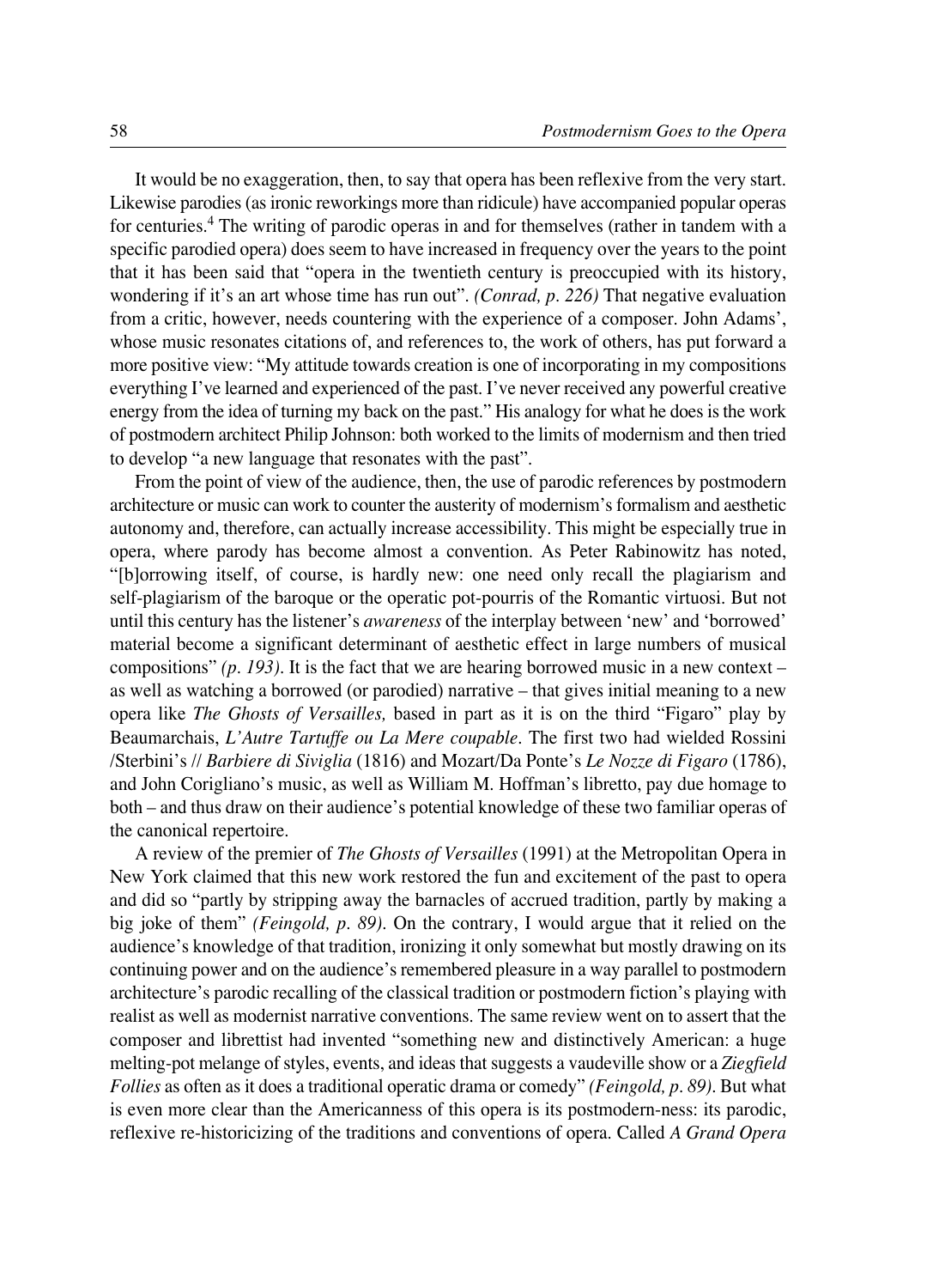#### *Linda Hutcheon* 59

*Buffa, The Ghosts of Versailles* depends on its audience's recognition of the paradoxical («portemanteau») generic mix of "grand opera" and "opera buffa" – its ironic recognition that an opera commissioned by the Met (with its 3,800-seat capacity) was not going to be an ordinary, cozy "opera buffa" like Mozart's *Le Nozze di Figaro,* the bourgeois, comic alternative to the aristocratic classicism of "opera seria". indeed, this new opera made full use – through over 40 featured roles, a large chorus, elaborate stage sets and costumes, and both a pit and a stage orchestra – of the full institutional facilities and resources of nineteenth-century grand opera that the Met seems to exist to perform. And perhaps its portmodern complicity – and accessibility – can be traced through its critical and commercial success, despite what might seem like real difficulties.

For instance, *The Ghosts of Versailles* manages to be even more complex in narrative structure than the earlier two operatic adaptations of Beaumarchais' plays had been. It exists *on* three experiential planes, so to speak. The first is the frame world, a ghost world: the time is the present; the place, Versailles; the characters, the ghosts of Louis XVI, Marie-Antoinette and their court, and the playwright Beaumarchais who, in order to entertain the Queen, with whom he is in love, writes an "opera buffa" called *A Figaro for Antonia –* whose parodic echoing of the music of Mozart and Rossini' works towards making it "unthreatening to most listeners", as a reviewer tellingly put it *(Keller, p. 23)*. This opera-within-the-opera is played a bit more realistically than the stylized and defamiliarized, special-effect world of the ghosts. Nevertheless, these two planes merge in Act II, scene 2, when Figaro, the character, refuses to stick to his creator's text and therefore help Marie°Antoinette escape the scaffold. Beaumarchais enters his opera's fictional world to right matters; then Marie-Antoinette brings Figaro into her world so that she can argue against his harsh evaluation of her. In order to change his mind, she asks Beaumarchais to show Figaro her actual (and here, future) fate at the hands of the Revolutionary Tribunal. We then enter the third world: the historical streets of Paris in 1793, during the Terror. At the end the three planes overlap as the historical Marie-Antoinette is executed, the cast of the "opera buffa" plot escapes Paris in a balloon, and the ghosts of Beaumarchais and his beloved "Antonia" (as he familiarly calls her) walk off into the fictional gardens of Aguas Frescas, the home of the Almaviva family in the Figaro plays and operas.

The complex plot of Beaumarchais' play *La Mere coupable* continued the narrative of his earlier two plays about the trials of courtship and marriage of the Spanish Count and Countess Almaviva. In this one, the mutual love of the illegitimate children of both partners is threatened by the hypocritical, lying, manipulative Begearss. Set in Paris at the end of 1790, the Revolution is present (the Almavivas can no longer be addressed by their noble titles) but is not a major plot force of any kind. Hoffman's libretto departs from this by setting the action in Paris, but in 1793, at the height of the Reign of Terror. Begearss is still a dangerous hypocrite, but this time he is also a spy for the Revolution and, as we shall see, is parodically portrayed according to yet another set of conventions, those of the melodramatic villain.

All three narrative planes are presented as the sites of reflexive self-consciousness. The ghost courtiers complain about how boring they find opera, an art which, in their day, was said to offer "an imposing and pretentious world, consistently sublime in tone, pompous and even soporific to some, and essentially humourless" *(Johnson, p.* 7*387).* One of them even enters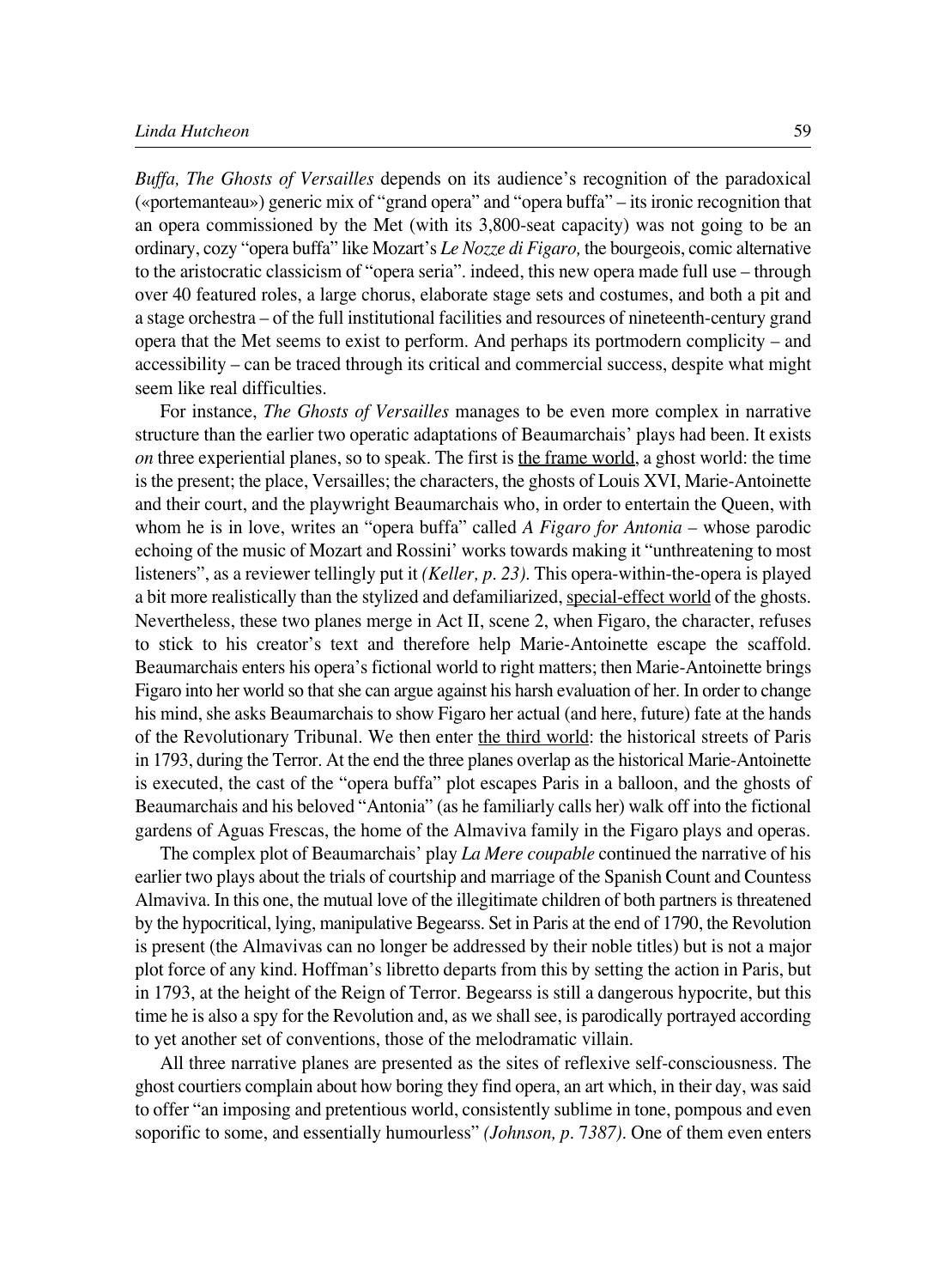in full (and anachronistic) Walkure gear to denounce the proceedings at hand: "This is not opera! Wagner is opera!!" Louis XVI laments the plot complexity: "I couldn't follow the last act of *The Marriage of Figaro* and this is even worse." Hoffman is careful not to rely on his audience's memory too much: he has his Beaumarchais fill in the earlier plot details for the courtiers – and for us. The intermission between Acts I and II is the same for the theater audience of *The Chosts of Versailles* and for the ghosts audience of *A Figaro for Antonia,* who return to their seats less quickly and obediently than the others. But then again, as Hoffman's historicizing humor underlines, our convention of silent watching in a darkened hall is post-Wagnerian – too recent for the eighteenth-century ghosts to be expected to know about.

With structural echoes of Woody Allen's *The Purple Rose of Cairo,* Beaumarchais is driven to enter his own fictional world when Figaro improvises, calling his ghost creator's beloved, Marie-Antoinette, a "spoiled, arrogant, decadent" vampire and vulture. At her outrage and at his own shock at this independence ("Singers have no minds"), Beaumarchais attemps to force Figaro to obey him and participate in a plot to change history and to help Marie-Antoinette escape her death at the guillotine. He shows himself to his terrified characters, identifying himself as a "ghost" – to the music of the Commendatore's ghost in Mozart/Da Ponte's *Don Giovanni*. In the Met production, holding out a finger to touch Figaro's – in a visual parody of Michelangelo's Sistine Chapel creation of Adam by God – he identifies himself further: "I am your creator."

Besides the *Ghosts'* clear musical and narrative parodies of the earlier operas inspired by Beaumarchais<sup>7</sup>, the villain Begearss's outrageous "Aria to the Worm" – suggested by Arrio Boito's poem, // *Re Orso* – is a parodic, evil "credo" worthy of Verdi /Boito's lago (in their *Otello).* The choice of the worm as the metaphoric analogue might well be an operatic allusion not only to Wagner's dragon *(Wurrri)* in *Siegfried* (1876), but to Wurm, the adviser to the devious and corrupt aristocrat in Verdi/Cammarano's *Luisa Miller* (1849), a character also directly involved in marriage trickery. Any opera set in the time of the French Revolution and with this particular plot potentially recalls a rich set of intertexts<sup>8</sup>: Giordano /lllica's *Andrea Chenier* (1896) about the indictment and death of a poet and his beloved at the hands of the Revolutionary Tribunal, not to mention von Einem /Bra°Cher's *Dantons Tod* (1947), Benjamin/ Cliffe's *A Tale of Two Cities* (1957), Poulenc/Berna-nos's Les Dialogues des *Carmelites* (1957), and Eaton /Creagh's *Danton and Robespierre* (1978). Puccini even began an opera about Marie°Antoinette's imprisonment, trial and execution (see *Greenfeld, p. 182), but decided that the French Revolution was already an "over-exploited" subject*<sup>9</sup> *(Ashbrook, p. 97).*

This turbulent period in history saw the revival and great success of the "rescue opera" genre, whose politics were useful for revolutionary purposes. Cherubini /Bouilly's *Les Deux journees* (1800), about the escape of an aristocratic couple from political danger through class benevolence and egalitarianism *(Arblaster, p. 48),* is typical of the genre. *The Ghosts of Versatile* ends with the death of the historical Marie°Antoinette, but also with the rescue of the Almaviva household from revolutionary Paris and the shared spectral love of Beaumarchais and his Antonia. But what is striking about this postmodern opera is that it not only recalls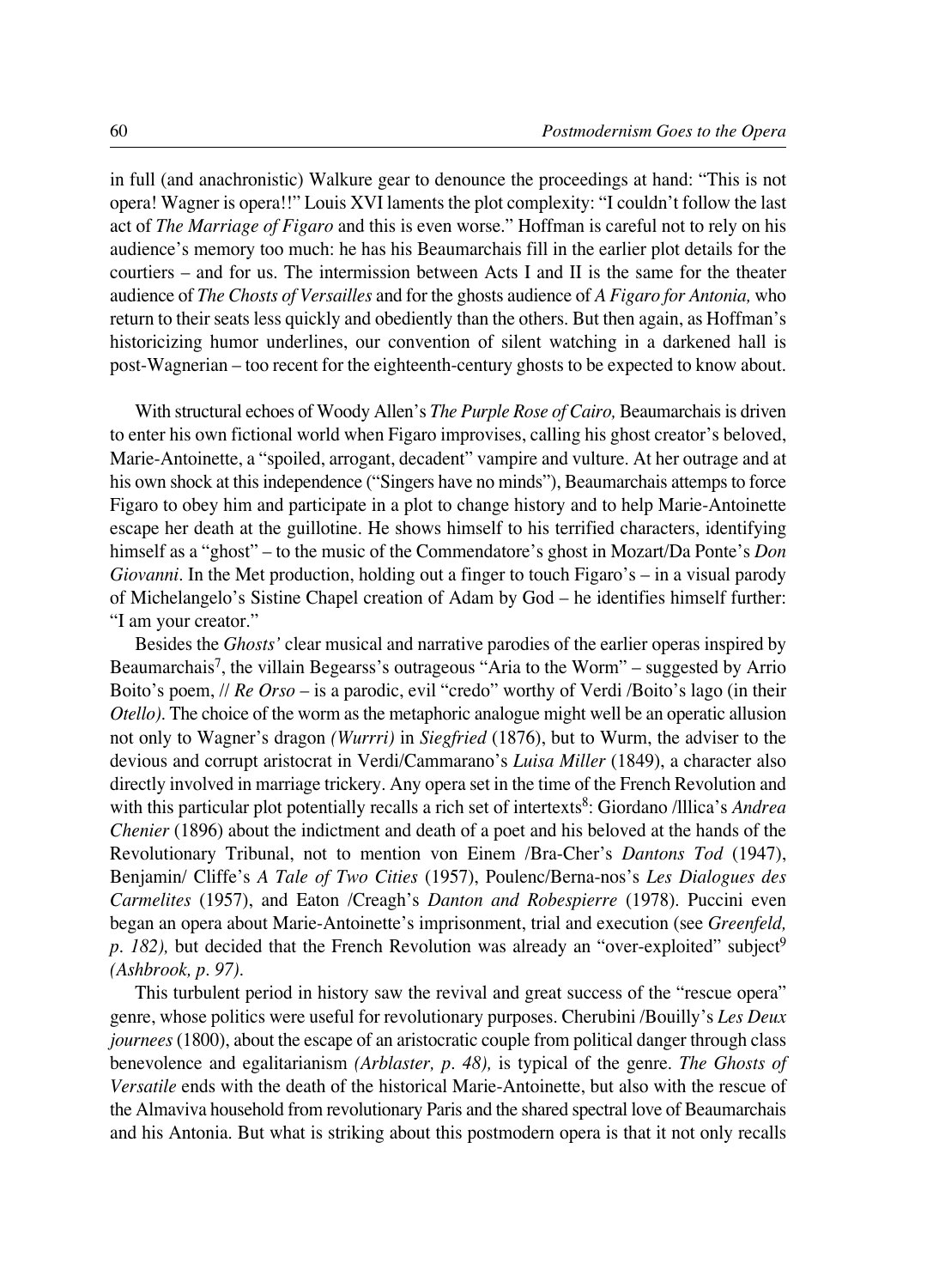the rescue opera genre and all those grand operas on historical and political themes – from Auber/Scribe°Delavigne's *La Muette de Portia* (1828) to Verdi/Piave's *Simon Biccanegra* (1857) – but it equally obviously draws on popular cultural intertexts. Corigliano, who wrote the score for Ken Russell's film *Altered States,* here also uses a cinematic musical technique of "cross°fading" to unite structurally the interconnecting levels of action *(Keller, p. 23).* And when the ghostly Beaumarchais tells the spirit of Marie-Antoinette that he will help her escape her historical fate and that they will live forever in the New World, in Philadelphia, the ghost of Louis XVI sardonically interjects: "If you call that living", thereby recalling W.C. Fields's own epitaph: "On the whole, I'd rather be in Philadelphia."10

Popular television and film culture today is also the current home of melodrama, that radically polarized form of dramatic confrontation and purgation that was born in the aftermath of the French Revolution. Originally, as defined by Rousseau to describe his *Pygmalion*  (1 770), melodrama sought new emotional expressivity through the use of music combined with monologue and pantomime. The historical flourishing of this particular form in post-Revolutionary France<sup>11</sup> might have been one of its attractions for Hoffman and Corigliano, who, as contemporary opera creators, might also have been trying to find a form with democratic appeal in which to write about the same period in history and about the death of French royalty. Peter Brooks, in *The Melodramatic Imagination,* has argued that melodrama illustrates and contributes to the "epistemological" moment of the Revolution, one "that symbolically, and really, marks the final liquidation of the traditional Sacred and its representative institutions (Church and Monarch), the shattering of the mouth of Christendom, the dissolution of an organic and hierarchically cohesive society, and the invalidation of the literary forms – tragedy, comedy of manners – that depended on such a society" (*p. 75*). It is tempting to draw a parallel between the apocalyptic discourse that has formed and informed current discussions of postmodernity and Brooks' articulation of this revolutionary moment, but the difference might be that today the stage (musical or dramatic) is less often the scene of the "escape" into the radical "excess" of melodrama, with its "mode of heightened dramatization" *(Brooks, p. ix),* its hyperbolic extravagance and concentrated intensity, and most of all its "moral mani-chaeism"  $(p, 5)$  through a polarization of ethical forces into good and bad: the site for this "escape" today is more likely television drama (including soap opera) and certain genres of Hollywood film. But it is with the self-conscious awareness of melodramatic entertainment as "escape" that Hoffman locates his melodrama specifically within the eighteenth-century reflexive and parodic opera-within-an-opera *A Figaro for Antonia –* Beaumarchais' attempt to distract and entertain Marie-Antoinette.

Brooks points out that the "affective structure" of a form like melodrama, with its grandiose emotional states and vivid self-dramatizations, has much in common with the experience of dreams (*p. 35).* And it *is* perhaps not coincidental that critics have noted the importance of a kind of dream-logic, with elements of nightmare, to the effect of the spectral frame of *The Ghosts of Versailles (Kerner, p. 83):* the ghostly courtiers are restless; Marie-Antoinette is traumatized, reliving over and over the terror of her trial and death. Dream and nightmare conflate as fiction and history also meet in the re-enactment of that terror at the end of the opera.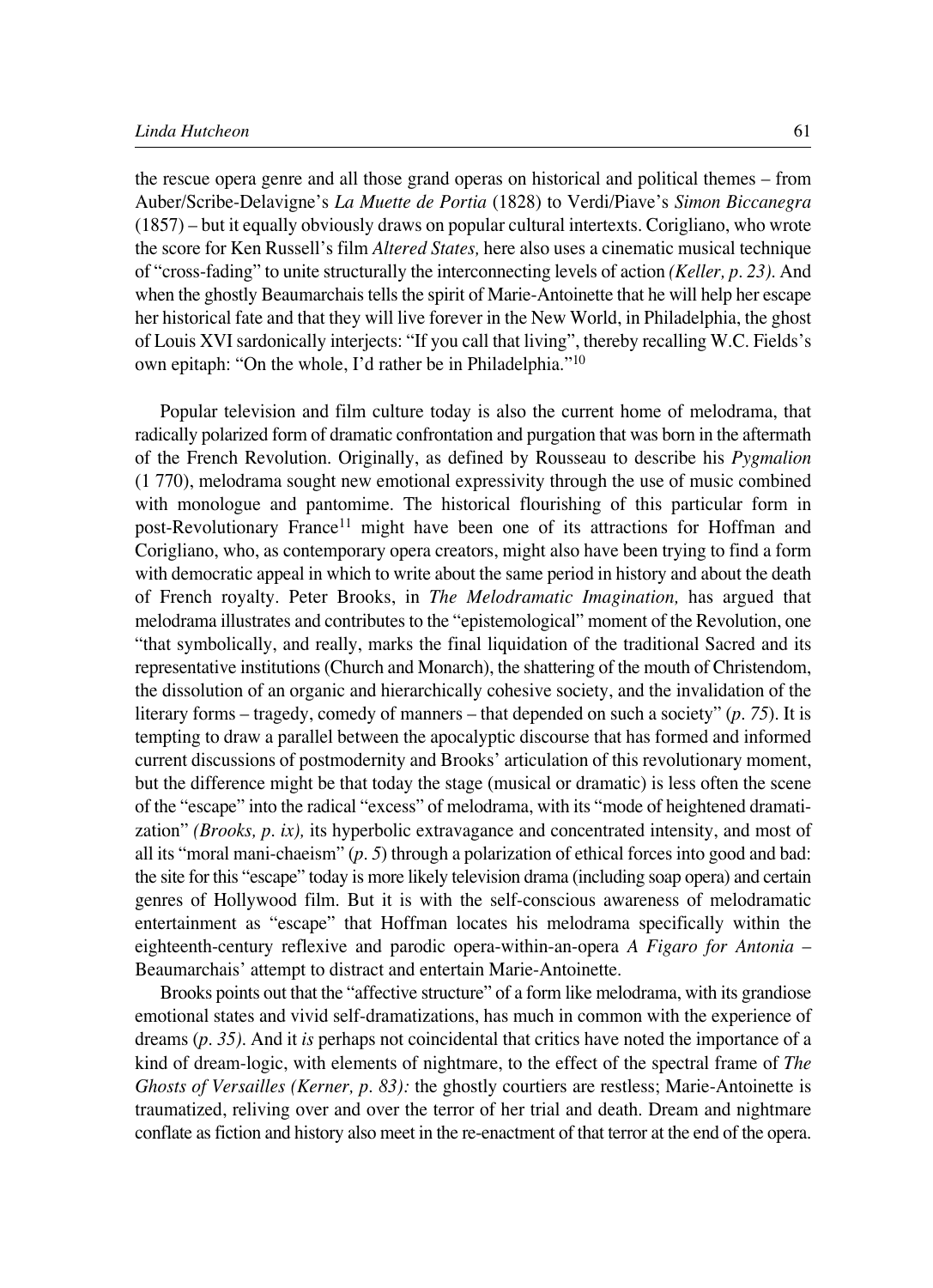So many of the conventional staples of melodramatic narrative are invoked in *Ghosts* that they become a major intertextual point of reference: against all historical evidence, Marie-Antoinette is turned into the very image of persecuted innocence *(p. 20),* wandering into the typical garden of innocence (p. *29)* that Aguas Frescas has come to symbolize; the *topos* of the interrupted fete *(p. 29)* frames Begearss's seeming triumph; the melodramatic public hearing that restores right *(p. 37)* is both evoked and ironized in the Revolutionary Tribunal trial of Marie-Antoinette.<sup>12</sup> In almost every scene, spectacular stage effects also recall those of melodrama *(p. 46).* All of the melodramatic bag of narrative tricks – mysteries of parentage, disguised identities, secret plots, occult power – also make their way into *Ghosts,* but appear under the sign of irony.

However, in the *A Figaro for Antonia* narrative, as in melodrama, the characters have no psychological depth; but where Brooks argues that, in melodrama, this is because they stand for pure psychic signs – Father, Daughter, Persecutor *(pp. 35°36)* – in the new opera, these very roles are ironized: part of the plot involves trying either to figure out or to hide the complex parentage of a daughter and a son. The Persecutor, as in Beaumarchais' play, masquerades as a Protector, and successfully fools everyone but Figaro. Moral epithets typical of melodrama ("That man is a saint") are attached to Begearss, the hypocritical friend/enemy. Parodying the melodramatic villain – "a swarthy, cape-enveloped man with a deep voice" *(Brooks, p. 17)* – Corigliano and Hoffman cast Begearss as a character tenor and make enormous demands on the upper range of his voice." The histrionic acting style demanded of melodramatic villains as the expressionistic external-izations of their evil and excess *(Brooks, p. 47)* would seem to have guided director Colin Graham's conception of Graham Clark's Begearss in the Met production. This is fitting for a character introduced by Beaumarchais himself within the opera as the "villain" of the piece, who himself openly admits he "can't wait to betray Almaviva": "It is true, Im low base, vile. But don't they know the king of beasts is the worm?" His "Aria of the Worm", with its defiant "Long live the worm" refrain, functions as the self-revealing soliloquy of melodrama: "It is the villain who most fully articulates the stark monochrome of his moral character, his polarized position in the scheme of things" *(Brooks, p. 38).* An active force, even the motor of plot Begearss is the pure villain, reducing innocence to powerlessness through his incitement of the dangerous mob of Parisian women who are loud in their determination to have Marie-Antoinette's head.

The setting of the opera in the context of the French Revolution, however, is what makes *The Ghosts of Versailles* the operatic equivalent of what has been called postmodern "historiographic metafiction" (Hutcheon) – reflexive, parodic and contesting of the given narratives of History. The appearance of characters based on – and named as –actual people on stage is nothing new to opera, of course. And Hoffman's Beaumarchais does bear some resemblance to the actual, historical personage who wrote those plays and at least one libretto,<sup>14</sup> who was a secret agent for Louis XV and Louis XVI,<sup>15</sup> who was "a radical, but also an opportunist and an entrepreneur" *(Arblaster, p. 23)*. But in the opera, his anti-aristocratic sentiments seem to have turned against him, for he has fallen in love with no less than the former Queen of France.<sup>13</sup>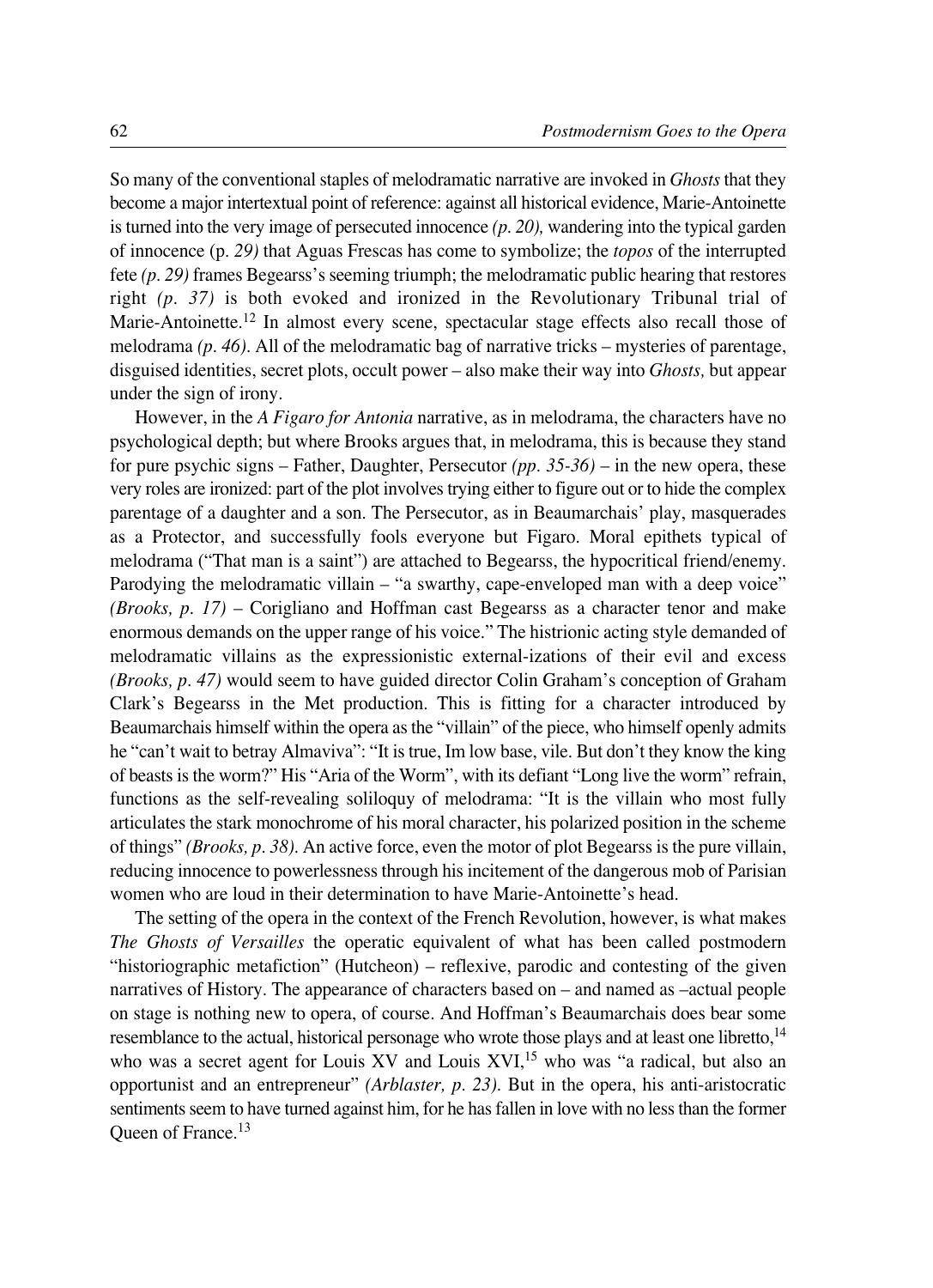The operatic ghost of Beaumarchais tries, not only to cheer Marie°Antoinette up, but to save her from her historical fate, to show her history "as it should have been". He is stopped from doing so only by Marie°Antoinette herself. The librettist of *Ghosts,* however, could be said to have changed history in another sense. Whether the reasons be a feminist rewriting of history or simply sentimentality, the woman most historical accounts have presented as a frivolous, extravagant, imprudent Queen who contributed to the popular unrest of the Revolution is here re-visioned as a sympathetic victim of villainous evil and mob persecution. Her first aria in the opera juxtaposes her happy memories of Versailles (sung to a haunting chromatic theme, "Once there was a golden bird") with her relived terror of her trial and execution (spoken harshly in *Sprechgesang* reminiscent of Berg's *Lulu –* another ambiguous tale of a female as victim/victimizer). The historical pre°Revolutionary "Affair of the Diamond Necklace" (used to discredit the monarchy through accusations of Marie-Antoinette's moral impropriety with a churchman) gets recoded into its rather more innocent sale to finance the rescue and escape of the imprisoned Queen.

As she watches *A Figaro for Antonia",* Marie°Antoinette identifies with the victimized young daughter, recalling her own arrival in Paris, lonely and homesick at age 14. Beaumarchais reminds her "Oh, how the people loved you" – setting up the contrast with the Begearss-instigated mob who will demand her head. She is obviously tempted by Beau-marchais's offer to risk his soul to change history for her, but warns him: "It's dangerous to change history." To this Louis XVI responds: "It's only an opera." This single exchange, with its mixing of the historical and the reflexive, is emblematic of the historiographic meta-operatic postmodernism of *Ghosts* as a whole. Nevertheless, although the King's humorous asides undercut Marie°Antoinette's histrionic desire to live again ("Excessive in life, excessive in death", he mutters), she remains touching in her vulnerability, both to the audience and to Figaro, whom she manages to convince to save her from mob (in)justice and an unfair trial. Her decision in the end not to be rescued, not to have history rewritten for her, but to accept her historical destiny, is attributed to her realisation that Beaumarchais' love and art offer a way out of suffering "in endless night" through "forgiveness" as the "only way to freedom". The clearly melodramatic plot ending ofvirtue rewarded and order restored is thus simultaneously invoked and "made strange": reward comes, but only in the next world. What, by the end, seems to look less like a feminist re-visioning and more like a sentimental, nostalgic conclusion may well be the most complicitous aspects of this postmodern opera. Its critical and even commercial success might well be the result of this sentimental rewriting of history two hundred years after the fact. No one, to my knowledge, responded to this as a feminist statement.18 One critic called the score "so fertile, so warmly tuneful, often so atonally wild, and just as often so disarmingly dizzy that you don't have time to worry about dramatic motivation and other proprieties" *(Kerner, p. 83).* Perhaps, but, as with all postmodern works, the means of providing such access warrant some attention, if not always worry."

This question of accessibility, important to the selling of novels and to the building of buildings too, is crucial to an expensive art like opera. This is what, I think, most hampers any radical potential of postmodernism in this art-form. Lindenberger's final evaluation of what constitutes the postmodern is a more extreme and avant-garde one than my own, and perhaps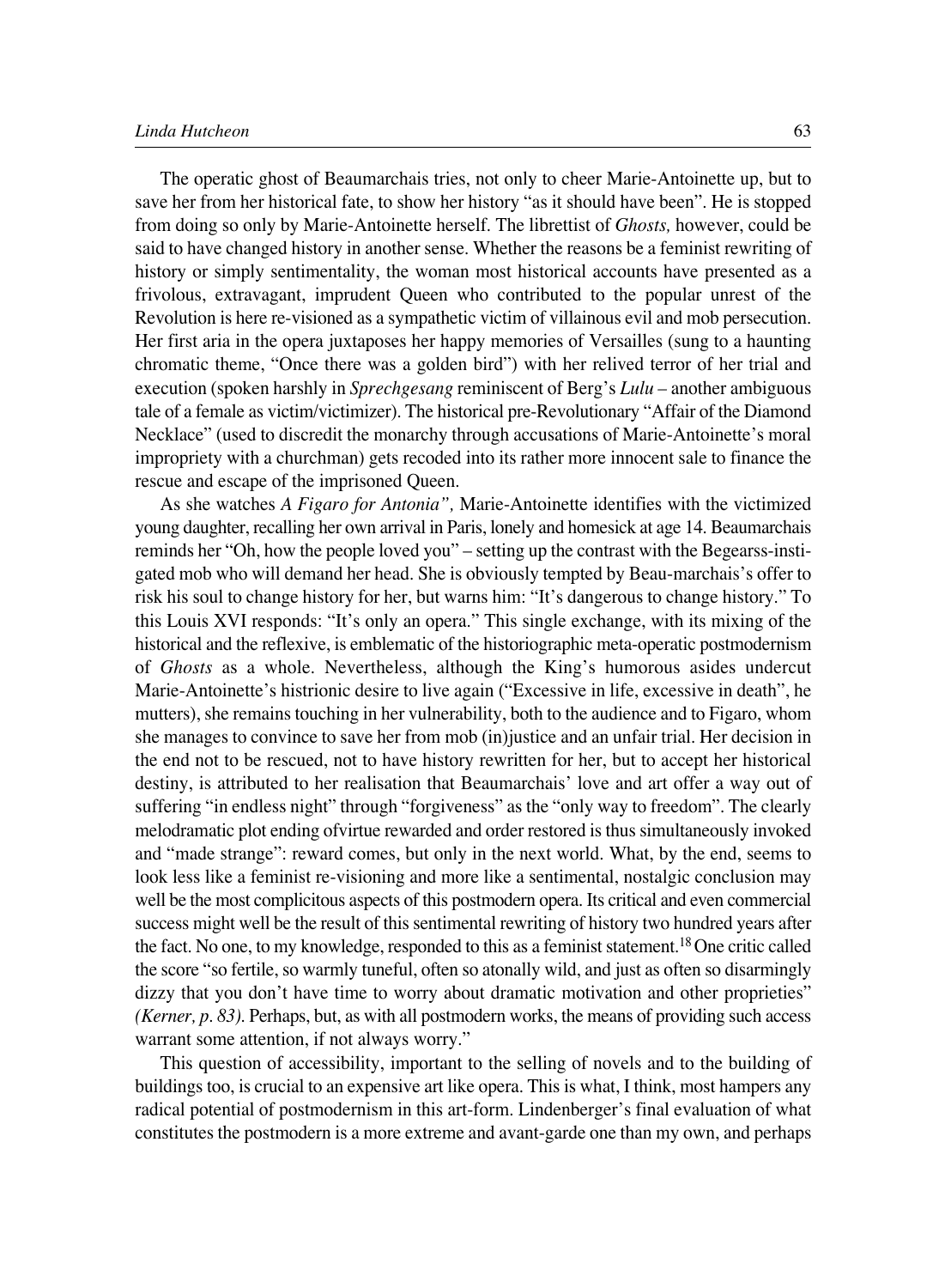his view of the operatic may be more conservative than mine: "To the extent that the term 'postmodern' challenges most everything we associate with opera, from the performing personnel to the role of consuming audience, any operatic work that rigorously pursues a postmodern program must seek its audience, if it can, outside the opera house" *(pp. 46°47).* There is no doubt that postmodern opera – by either of our definitions – is taking place outside the opera house: in small theaters (Nic Cotham /Anne°Marie MacDonald's *Nigredo Hotel,* 1992, a marriage between Hitchcock's *Psycho* and Jung's psychology), at academic conferences (John Beckwith /James Reaney's *In the Middle of Ordinary Noise...: an auditory masque,* 1992, on the life and work of literary theorist Northrop Frye), even theme parks (Robert Lepage, Laurie Anderson, and Brian Eno are working together on "The Real World", an avant-garde theme park to open in Barcelona in 1995).

However, as the popularity of *The Ghosts of Versailles* shows, the postmodern may even be glimpsed at what one wag called the Metropolitan Opera Museum. Both Sellars's updating of Mozart – an act that reveals less a "radical commitment to the work's universality" *(MacDonald, p. 707),* than a historicizing interpretation in line with current cultural norms – and the new, filmic "realism" of recent (often filmed) productions might have been read as conservative moves, were they occuring in another art-form. But in opera, where acceptance of a norm artifice and convention has long guided audience expectation, new stagings and new operas too can play with a long history of parody and reflexivity, while introducing a historical dimension that may be less radical than inevitable. This is clearly not the "new noise" that Jacques Attali sees coming, one that "can neither be expressed nor understood using the old tools" *(p. 733)*. It is rather through those very "old tools" that canny (commercial) complicity can and does co-exist with the critical re-visioning in opera's postmodern moment.

## **NOTES**

- 1 Admittedly, this double-name referencing is awkward and untraditional. Throughout this article, hower, the first name will refer to the composer of the music and the second to the librettist. This is a literary critic's perhaps futile attempt to restore to the writer of the operatic text some sort of recognition, in the face of musicology's seeming reverence for the composer alone. Where only one name appears, the composer has been responsible for the libretto as well.
- 2 Modernist literary texts especially those of Thomas Mann have been made into operas which could be seen as both modern (Benjamin Britten /Myfanwy Piper's *Death in Venice)* and postmodern (Harry Somers / Rod Anderson's *Mario and the Magician).* In Mann's novel *Doktor Faustus,* Adrian Leverkiihn writes a modern opera on *Love's Labour's Lost* that parodies nineteenth-century opera: parody, argues Leverkühn, is central to modern art, thereby articulating and illustrating Mann's own belief and practice.
- 3 Nicholas Muni's recent production for the Canadian Opera Company reflexively worked with this remark and kept Aiwa present on stage always – sitting in a director's chair, playing with a model the stage action.
- 4 Parodies of popular operas performed at the Paris Opera in the eighteenth century played at the theaters of the Parisian fairgrounds, the Theatre des Italiens and the Theatre de la Foire. See *Johnson, p. 1388.*
- 5 The following citations are from an interview with Jonathan Cott in 1985, printed in the notes to the Nonesuch CD recording of *Harmonielehre,* whose very title invokes Schoenberg's 1910 study of harmony – which he dedicated to Mahler.
- 6 Figaro's first aria is a parodic reworking and homage to Rossini /Sterbini's "Largo al facto- tum" aria in // *Barbiere di Ssviglia;* among the Mozartian echoes are those in the Aguas Frescas memories of the Countess about Cherubino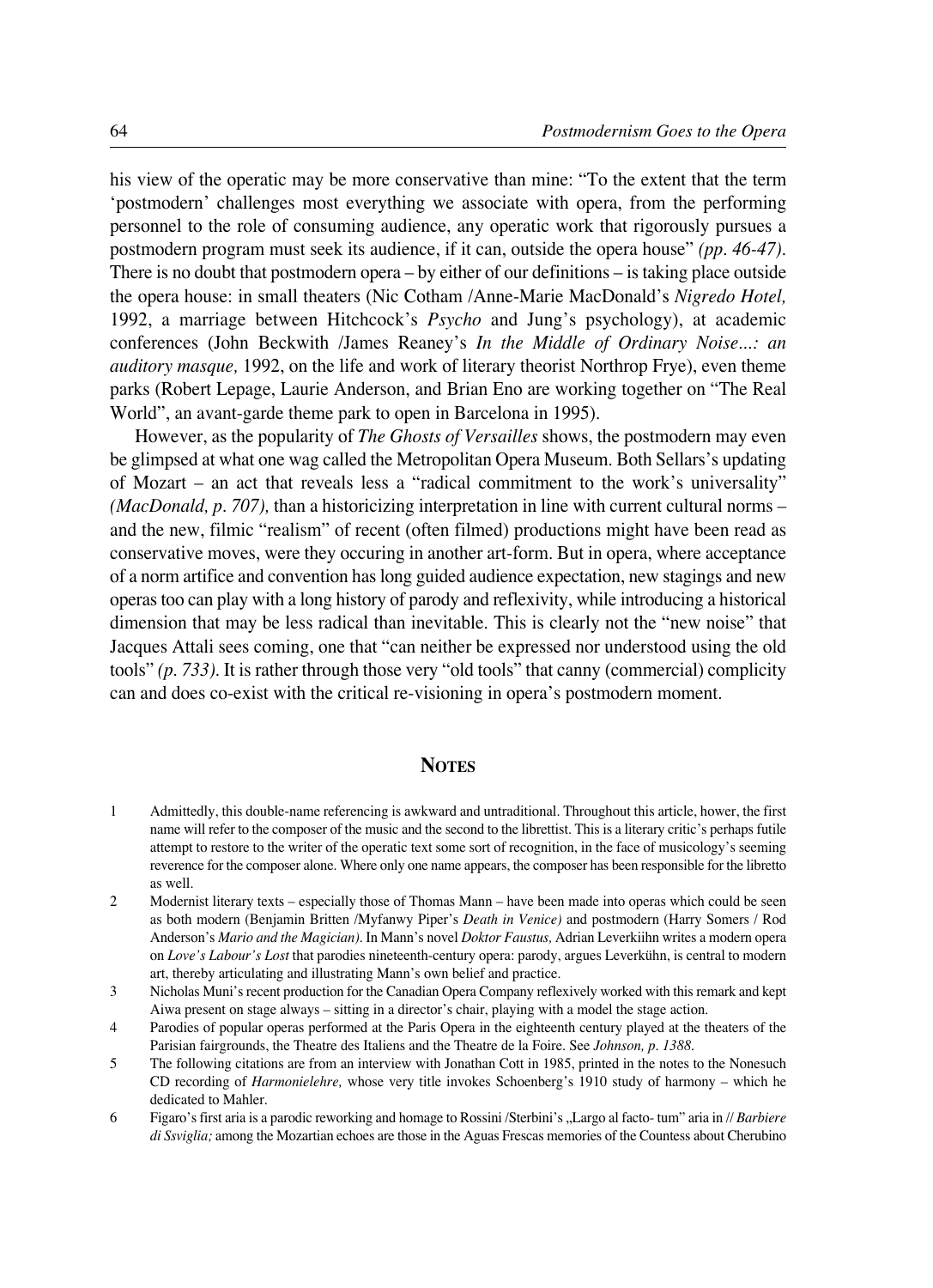and in the scene at the Turkish ambassador's party, where nineteenth-century "Turkomania" (a. k. a. orientalism) and Mozart / Stephanie's *Die Entfiihrung aus dem* Sera/7 are both signalled and mocked through the singer Samira's comic complaining cavatina, partly sung in Arabic.

- 7 To help its audience's memory, the Met scheduled both *Le Nozze di Figaro* and // *Barbiere di Siviglia* in the same season as *Ghosts.*
- 8 See *Noiray, pp. 366°71* on the many operas about the French Revolution written and performed in Paris at the time and on the changes in content and tone from 1790 to 1794. Not many of these have become part of the repertoire, however. Many were propagandistic but, as Noiray points out, «la Revolution represents l'un des temps les plus forts de la musique francaise» *(p. 378).*
- *9* This hasn't stopped contemporany directors from resituating operas set in other periods in the tense and dramatically suggestive time of the Revolution, of course. Frank Corsaro moved Prokofiev/Gozzi's *L'Amour des Trois Oranges* from 1761 to 1789 where it reflexively took place in a Paris street theater *(Conrad, p. 294).*
- 10 In the Met production, Beaumarchais complains that he loves a woman who "cares for me", and then pauses before adding: "not".

This seems a patent allusion to the irony mark for a world that doesn't understand irony: the "not" made famous by the film, *Wayne's World.*

- 11 Opera also flourished in these years and became not an expensive and exclusive form of "museum culture", but a popular and increasingly bourgeois form of live entertainment. See *Arblaster, p. 45.* From performing one new opera a week before the Revolution, Paris theaters doubled or tripled their production with the opening of new houses and the end of the royal "privilege" to determine what would be put on stage. See Noiray for complete details.
- 12 Hoffman's use of the language of historical records for the trial scene could be read as a comment on melodrama as well. As Brooks says: "Like the oratory of the Revolution, melodrama from its inception takes as its concern and *raison d'etre* the location, expression, and impo sition of basic ethical and psychic truths" *(p. 15).*
- 13 By making Beaumarchais, the lover, a bass-baritone, they inverted the tradition of the tenor as hero/lover, but set up a tension: baritones who fall in love in opera are often ingeious and will be punished in the end (Dumas, p.90).
- 14 His libretto to Salieri's music for *Tarare* was political in theme: egalitarian, anti-clerical, contesting the abuses of power. See *Spinelli, p. 1333. Tarare* is also described by critics as aiming at a fusion of the tragic, the fantastic, and the comic – not a bad description of *The Ghosts of Versailles.* See *Noiray, p. 363.*
- 15 Louis XVI hired Beaumarchais to go to London to stop a libelous text about Marie°Antoinette from being published: given that he almost succeeded, in history, as in operatic fiction, he was almost her savior.
- 16 The historical Beaumarchais' play, *Le Mariage de Figaro,* with its attack on the aristocratic *droit de seigneur* and its elevation of merit – goodness and cleverness – over rank, had been banned by Louis XVI, though he did let the first play, *Le Barbier de Seville,* be put on at the theater at the Petit Trianon at Versailles, with Marie-Antoinette playing the heroine, and directed by the playwright.
- 17 As mentioned earlier, Beaumarchais refers to Marie°Antoinette by the affectionate Antonia, much to Louis XVI's irritation, but there is also an operatic echo here of the sacrificial Antonia in Offenbach /Barbier's *Les Contes d'Hoffman –* who dies in order to sing. The librettist's name (Hoffman) may not be utterly without relevance in this postmodern play with names.
- 18 There has been surprisingly little feminist response to opera in general, as many critics have recently noted. See, however, the important work of Clement and McClary.
- 19 See *Felsin, p.* 77, on the use of mass media representations within postmodern visual art as a means of providing (positive) access.

## **WORKS CITED**

- Abbate, Carolyn *Unsung Voices: Opera and Musical Narrative in the Nineteenth Century,* Princeton, Princeton UP, 1991.
- Arblaster, Anthony *Viva la Liberta! Politics in Opera,* London and New York, Verso 1992.

Ashbroock, William – *The Operas of Puccini,* Oxford UP, 1985.

Attali, Jacques – *Noise: The Political Economy of Music,* Trans, by Brian Massumi, Minneapolis, University of Minnesota Press, 1985.